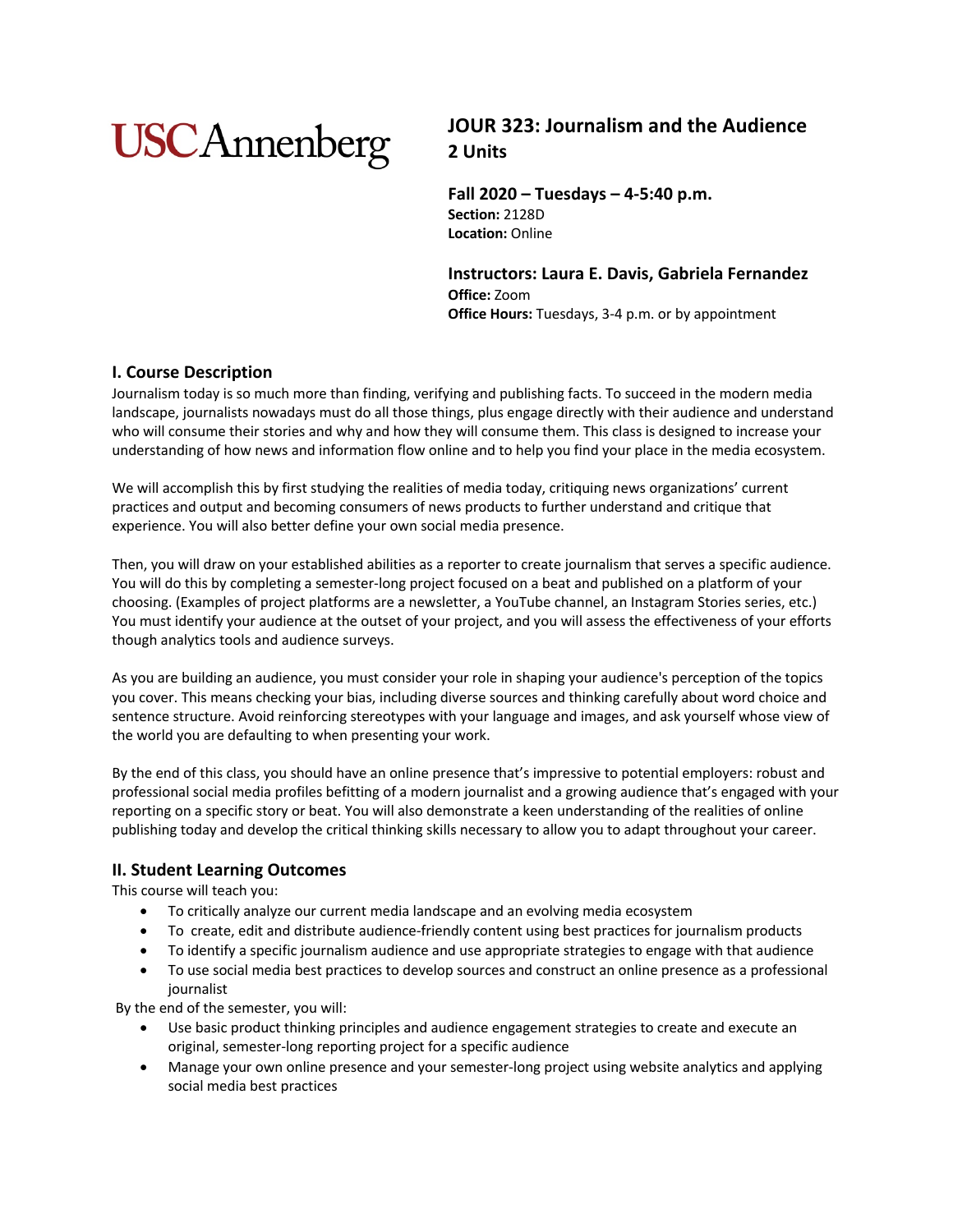#### **III. Course Notes**

We care about each of our students and consider it our responsibility to create a welcoming, inclusive environment for everyone, especially for students from historically underrepresented or marginalized backgrounds. This is a larger societal responsibility, as well as a particular responsibility tied to our role as journalists. Everyone who enters our classroom space (IRL or virtual) should feel it is for them and should feel comfortable expressing themselves, their identities and their lived experiences. Affirming everyone in a journalism classroom is an important step toward creating more diverse newsrooms, and more diverse newsrooms are better able to reflect the realities they cover. Accuracy is often referred to as the "first law of journalism," and a newsroom that includes a variety of perspectives, experiences and identities is going to produce more accurate work and contribute to a more inclusive and thoughtful society.

You are expected to treat all your classmates with respect and reflect on your own thoughts and behaviors in the classroom and when you are doing your work for class. None of us is perfect, and we should all do our best to have thoughtful and empathetic discussions in class. If there is something you do not feel comfortable discussing in class, this form is available to you - it's a space for you to ask any question and to hold your instructors accountable.

As we begin the semester, this course will be conducted completely online taught by two instructors. As we are a relatively small group, you are still expected to participate in class, though you are not required to turn on your video. In addition to Zoom, we will use Slack, email and Blackboard. It's possible that as the semester progresses, we will switch to hybrid instruction. It's definite that one of your instructors, Laura, will take parental leave by Sept. 21, and you will finish the course with one instructor.

#### **IV. Description and Assessment of Assignments**

#### **Weekly assignments**

The bulk of this class focuses on the development of a semester-long project that showcases your reporting and embodies best practices of audience engagement and journalism product thinking. Therefore, weekly assignments have two components: traditional reporting where you will draw on skills, and possibly sources, you've built during your time at Annenberg, and the application of in-class lessons on product, social media and audience development. This project will comprise the bulk of your grade. You will also be required to complete weekly readings that cover these and other topics.

You should expect to be reporting every single week after your project pitch is approved – and the more aggressive you are as a reporter, the better your project will be. However, weekly lessons will not be focused on reporting, and while reporting is listed as homework, you will be responsible for being a self-starter in this area, as the class will mainly focus on topics related to audience growth and engagement.

However, you cannot expect to build an audience without good journalism. The techniques you learn in class will not be effective if your underlying content isn't accurate, thoughtful, well-sourced, unique, engaging and reflective of broader societal contexts. Your stories should include a diversity of sources, all of whom you should treat with respect and be fair to even when your job requires you to challenge them. You should also plan to copy edit your stories, with an eye toward technical mistakes as well as serious attention to word choice and sentence structure, particularly when you cover topics or events that involve power and authority or historically marginalized groups. Do not rely on adjectives or phrases just because you see them used elsewhere in journalism. There are myriad style guides listed on these Guidelines for Inclusive Journalism, courtesy of Prof. Kia Gregory at the New School, that can help you with specific guidance. Annenberg's own style guide, Stylebot, is incorporated into our Slack workspace (and was created by one of your professors).

You will also be required to complete other assignments – both in and out of class – and written reflections based on class lectures and readings. Assigned reading begins before the semester starts, and reading assignments are geared toward the next week's lectures. Readings are crucial to class discussions and must be completed before class begins.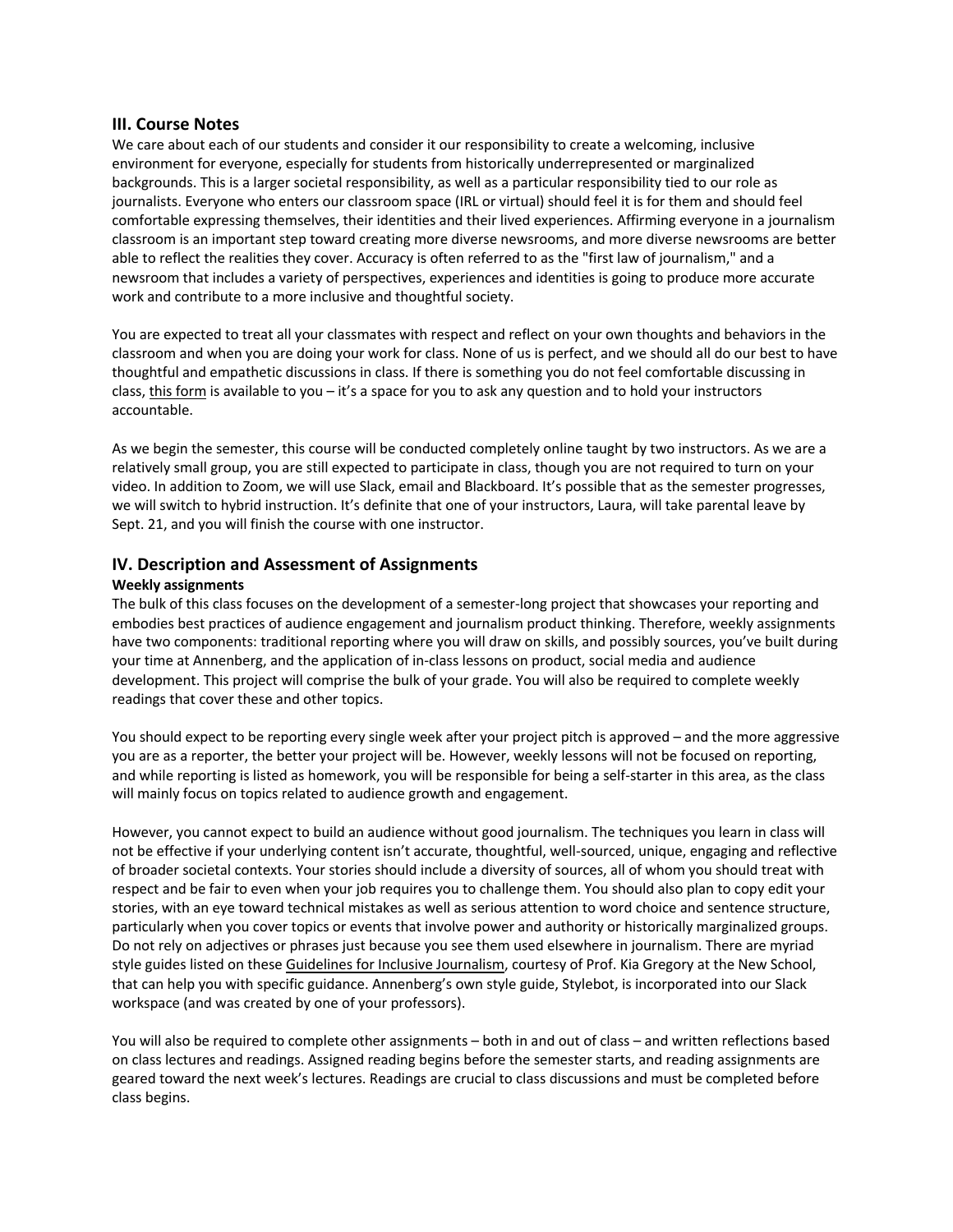#### **Midterm and final**

The midterm and final each require you to publish, write a reflection on your experience and present your project to the class. You must publish a minimum of two times for your semester-long project, but you may be advised to publish more frequently depending on your platform choice. For example, publishing two photos with short captions to Instagram is not the same as publishing two long-form stories on Medium. So you if you choose a platform that better supports short-form content, you should plan to publish more than twice. Furthermore, for platforms such as Instagram and newsletters, long periods of silence go against best practices for building an audience. Therefore, you should publish more not just for parity with your classmates but to fully implement the lessons of the class.

#### **Attendance**

It is expected that students will schedule classes to minimize the number of classes that may be missed. Further, it is expected that whenever possible, students will inform the course instructor in advance of any absences related to scheduled events and take responsibility for any missed work.

## **V. Grading**

## **a. Breakdown of Grade**

| Assignment                                                   | % of Grade |
|--------------------------------------------------------------|------------|
| Weekly assignments, reporting drafts and social media report | 35%        |
| Semester-long project launch and reflection (midterm)        | 20%        |
| Final project reflection and presentation                    | 15%        |
| Final assessment of semester-long project                    | 30%        |
| TOTAL                                                        | 100%       |

## **b. Grading Scale**

| 95% to 100%: A | 80% to 83%: B- | 67% to 69%: D+ |
|----------------|----------------|----------------|
| 90% to 94%: A- | 77% to 79%: C+ | 64% to 66%: D  |
| 87% to 89%: B+ | 74% to 76%: C  | 60% to 63%: D- |
| 84% to 86%: B  | 70% to 73%: C- | 0% to 59%: F   |

## **c. Grading Standards**

In addition to the concepts above and those covered in lectures and readings, all assignments will be edited on a professional basis and you will be judged on the accuracy and fairness of and the evidence presented in your stories. All material (information, photo, video, etc.) that is not your own original reporting must be verified and clearly cited and sourced. As discussed above, it is important to keep in mind that accuracy and fairness extend to the diversity of your sources and your word choices. You will also be evaluated on your ability to execute the principles outlined in class for making your stories clear and accessible to your audience and providing them with a service that helps your work stand out in a crowded media landscape.

**"A" stories** are accurate, clear and comprehensive and are audience-focused. They do not confuse readers/viewers or require the audience to jump through hoops to get the story. Writing should be conversational, and on-camera work should have a casual, internet-friendly style.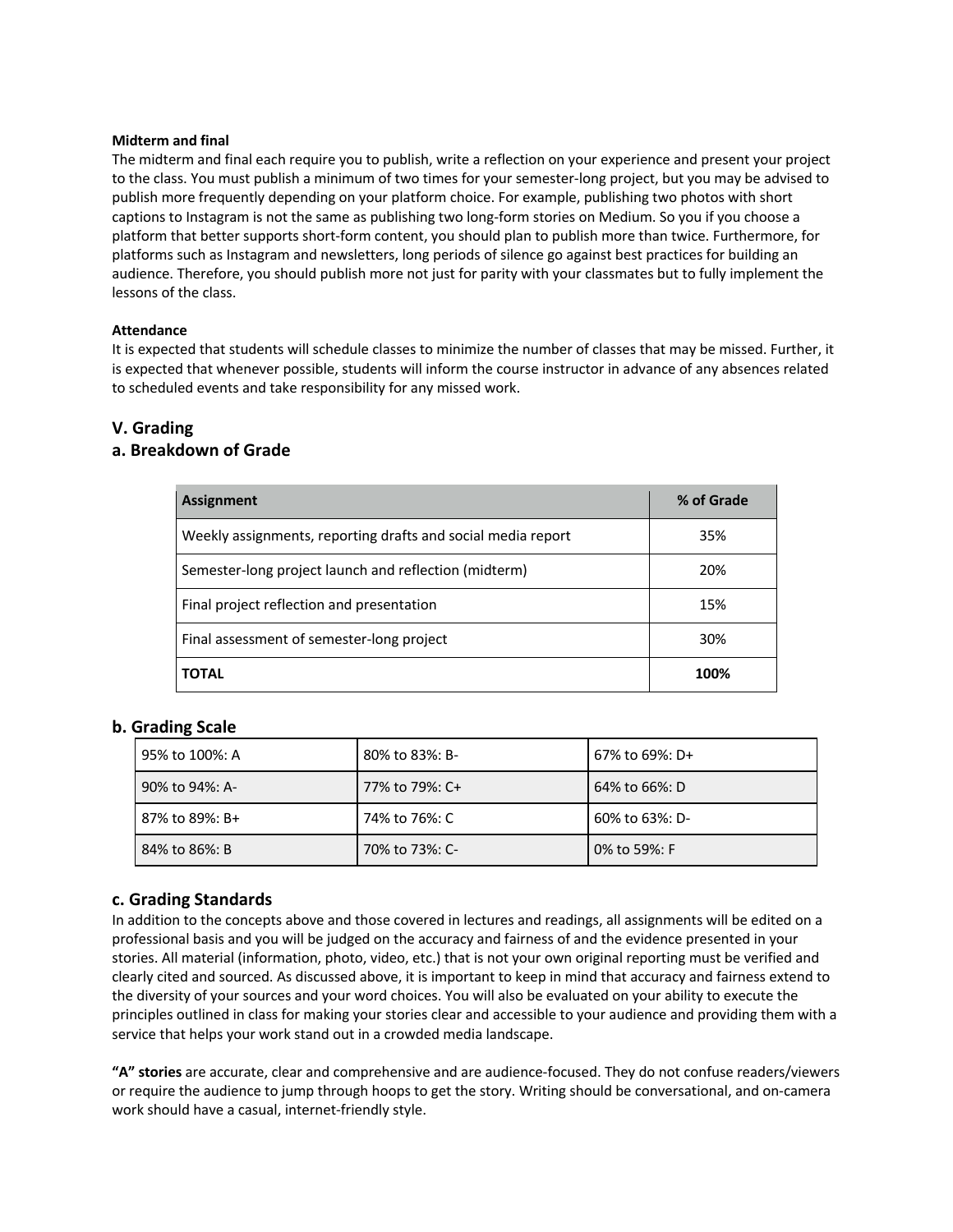**"B" stories** require more than minor editing and have a few style or spelling errors or one significant error of omission. They lack some elements of audience friendliness.

**"C" stories** need considerable editing or rewriting and/or have many spelling, style or omission errors. Camera work and editing techniques in video stories are mediocre or unimaginative, but passable. They are not audience friendly or require considerable work on the user's end to understand or even read/view the story.

**"D" stories** require excessive rewriting, have numerous errors and should not have been submitted. They clearly lack fundamental principles outlined in class about serving your audience.

**"F" stories** have failed to meet the major criteria of the assignment, are late, have numerous errors or both. Your copy should not contain any errors in spelling, style, grammar and facts. Any misspelled or mispronounced proper noun will result in an automatic "F" on that assignment. Any factual error will also result in an automatic "F" on the assignment. Accuracy is the first law of journalism. The following are some other circumstances that would warrant a grade of "F" and potential USC/Annenberg disciplinary action:

- Fabricating a story or making up quotes or information.
- Plagiarizing a story, part of a story or information from any source.
- Staging video or telling interview subjects what to say.
- Using video shot by someone else and presenting it as original work.
- Shooting video in one location and presenting it as another location.
- Using the camcorder to intentionally intimidate, provoke or incite a person or a group of people to elicit more "dramatic" video.
- Promising, paying or giving someone something in exchange for doing an interview either on or off camera.
- Missing a deadline.

## **d. Grading Timeline**

You can generally expect feedback within one to two weeks of the assignment due date.

## **VI. Assignment Rubrics**

Rubrics used for stories, reflections, presentations and the final assessment of your semester-long project will be available in our class Slack workspace.

## **VII. Assignment Submission Policy**

- All assignments are due on the dates specified. Lacking prior discussion and agreement with the instructor, **late assignments will automatically be recorded as a zero**.
- Assignments must be submitted via Slack or email in a document format that your instructors can edit – that is, not a file such as a PDF. In addition to publishing your work, you must also submit an editable document to your instructors using Word or Google Docs. If your project includes photos, this document should contain the photos and photo captions as well. If you are turning in a video, you should turn in a script.
- Assignments are due before the start of class on the date indicated unless otherwise indicated by your instructor.

Students are encouraged to submit their work for consideration to Annenberg Media or the Daily Trojan, or pitch it to mainstream media outlets. Visit http://bit.ly/SubmitAnnenbergMedia for more information about that submission and review process and email Daily Trojan news editors at dt.city@gmail.com for more on how to pitch your work to the campus newspaper.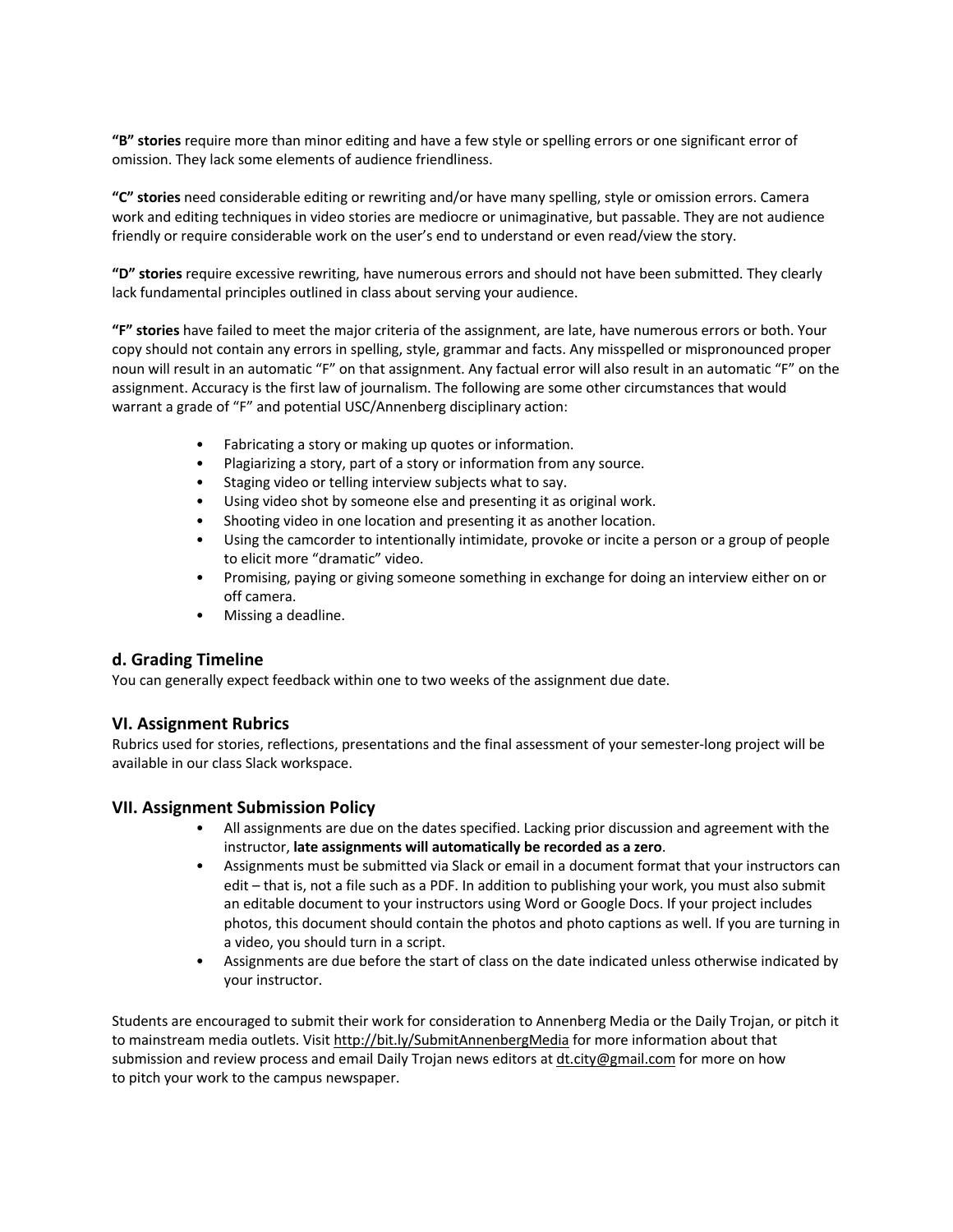## **VIII. Required Readings and Supplementary Materials**

As a journalist, you must be familiar with the news of the day. Please read, view or listen to the daily reports of the news organizations listed below not only for the news, but also how each platform reports, writes and delivers the news. There are subtle and significant differences in how news is delivered on the air, on digital platforms and in print.

Los Angeles Times: latimes.com The New York Times: nytimes.com BuzzFeed News: buzzfeed.com/news NBC News: nbcnews.com

Follow @BuzzFeedNews, @AP and @WashingtonPost on Twitter

Download these apps and sign up for push alerts: New York Times Washington Post BuzzFeed News

Watch at least one national or local newscasts: NBC Nightly News, CBS Evening News, ABC World News, KABC, KCBS/KCAL, KNBC, KTLA, KTTV

Listen to NPR: KPCC/Southern California Public Radio

Add these news organizations on Instagram and watch their Stories: The Guardian **CNN** New York Times

In addition to keeping up with the news in detail, staying current on industry trends is vital to this class and your evolution as a journalist. You should budget time each day to read about industry developments. The below newsletters come strongly recommended.

#### **Newsletters:**

Pew Research Center Daily Briefing of Media News: http://bit.ly/readthisdaily API's Need to Know: http://bit.ly/readAPItoo Nieman Lab: http://bit.ly/andniemantoo

#### **IX. Laptop Policy**

All undergraduate and graduate Annenberg majors and minors are required to have a PC or Apple laptop that can be used in Annenberg classes. Please refer to the **Annenberg Digital Lounge** for more information. To connect to USC's Secure Wireless network, please visit USC's **Information Technology Services** website.

## **X. Add/Drop Dates for Session 001 (13 weeks: 8/17/20 – 11/13/20)**

**Friday, September 4:** Last day to register and add classes for Session 001

**Friday, September 4:** Last day to change enrollment option to Pass/No Pass or Audit for Session 001

**Friday, September 4:** Last day to drop a class and receive a refund to avoid a mark of "W" on student record and STARS report

**Friday, September 4:** Last day to purchase or waive tuition refund insurance for fall

**Friday, October 2:** Last day to drop a course without a mark of "W" on the transcript only. Mark of "W" will still appear on student record and STARS report and tuition charges still apply. [Please drop any course by the end of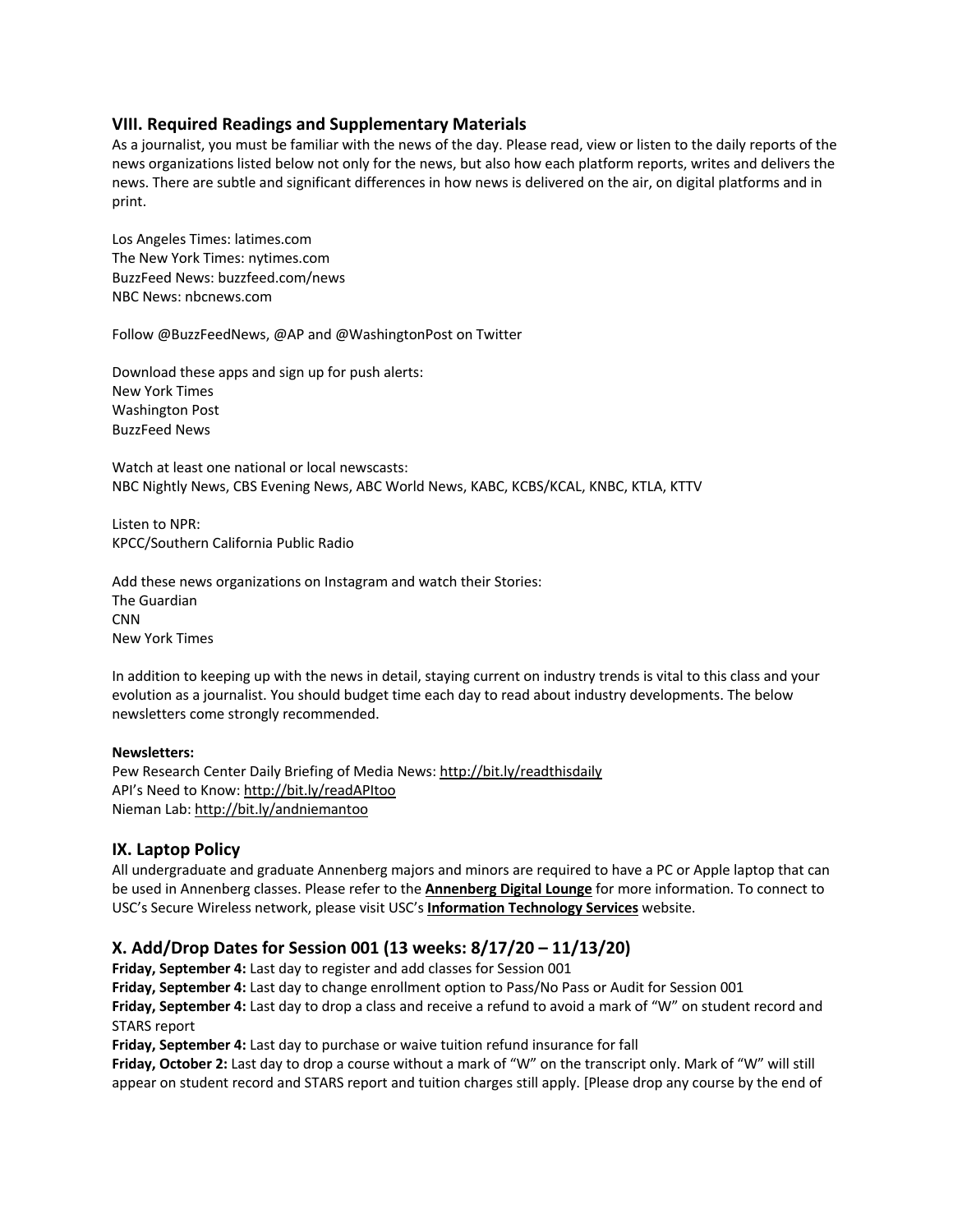week three for session 001 (or the 20 percent mark of the session in which the course is offered) to avoid tuition charges.]

**Friday, October 2:** Last day to change a Pass/No Pass course to letter grade

**Friday, November 6:** Last day to drop a class with a mark of "W" for Session 001

## **XI. Course Schedule: A Weekly Breakdown**

Important note to students: Be advised that this syllabus is subject to change - and probably will change - based on *the progress of the class, news events, and/or guest speaker availability.*

|                      | <b>Topics/Daily</b><br><b>Activities</b>                                                       | <b>Readings and</b><br><b>Homework</b>                                                                                                                                                                                                                                                                                                                                                                                                                                                                                                                                                                                                                                                           | <b>Deliverable/Due Dates</b>                                                                                                                                                                                                                                                                       |
|----------------------|------------------------------------------------------------------------------------------------|--------------------------------------------------------------------------------------------------------------------------------------------------------------------------------------------------------------------------------------------------------------------------------------------------------------------------------------------------------------------------------------------------------------------------------------------------------------------------------------------------------------------------------------------------------------------------------------------------------------------------------------------------------------------------------------------------|----------------------------------------------------------------------------------------------------------------------------------------------------------------------------------------------------------------------------------------------------------------------------------------------------|
| Week 1<br>Date: 8/18 | Syllabus review and<br>introductions<br>Your role and<br>obligations as a<br>modern journalist | <b>Assignments:</b><br>1. Take journalism user<br>experience survey.<br>2. Your "mission<br>statement"<br>Reading: "The Platform<br>Press: How Silicon<br>Valley reengineered<br>journalism" (Columbia<br>Journalism Review)                                                                                                                                                                                                                                                                                                                                                                                                                                                                     | Clay Shirky, Ch. 3 of "Here Comes<br>Everybody"; American Press<br>Institute, "The elements of<br>journalism"; Wesley Lowery, "A<br>Reckoning Over Objectivity, Led by<br><b>Black Journalists"</b> (New York<br>Times); Lewis Wallace, "Objectivity<br>is dead, and I'm okay with it"<br>(Medium) |
| Week 2<br>Date: 8/25 | The distributed news<br>landscape: Where<br>your content goes<br>and who it reaches            | Assignment:<br>1. Interview three<br>friends about how they<br>get news and their<br>impressions of the<br>news media. Also, keep<br>a media journal for one<br>week, observing your<br>own news consumption<br>habits. Write 750<br>words comparing your<br>habits to those of your<br>friends and reflecting<br>on what you need to do<br>to keep your friends<br>engaged in news you<br>produce. Due week 4.<br>Reading: Jelani Cobb,<br>"When Newsrooms Are<br>Dominated by White<br>people, They Miss<br>Crucial Facts" (The<br>Guardian); Indira A.R.<br>Lakshmann, "'Lone<br>wolf' or 'terrorist'?<br>How bias can shape<br>news coverage<br>(Poynter); Issac J.<br>Bailey, "How Implicit | Due: User experience survey<br>and mission statement draft                                                                                                                                                                                                                                         |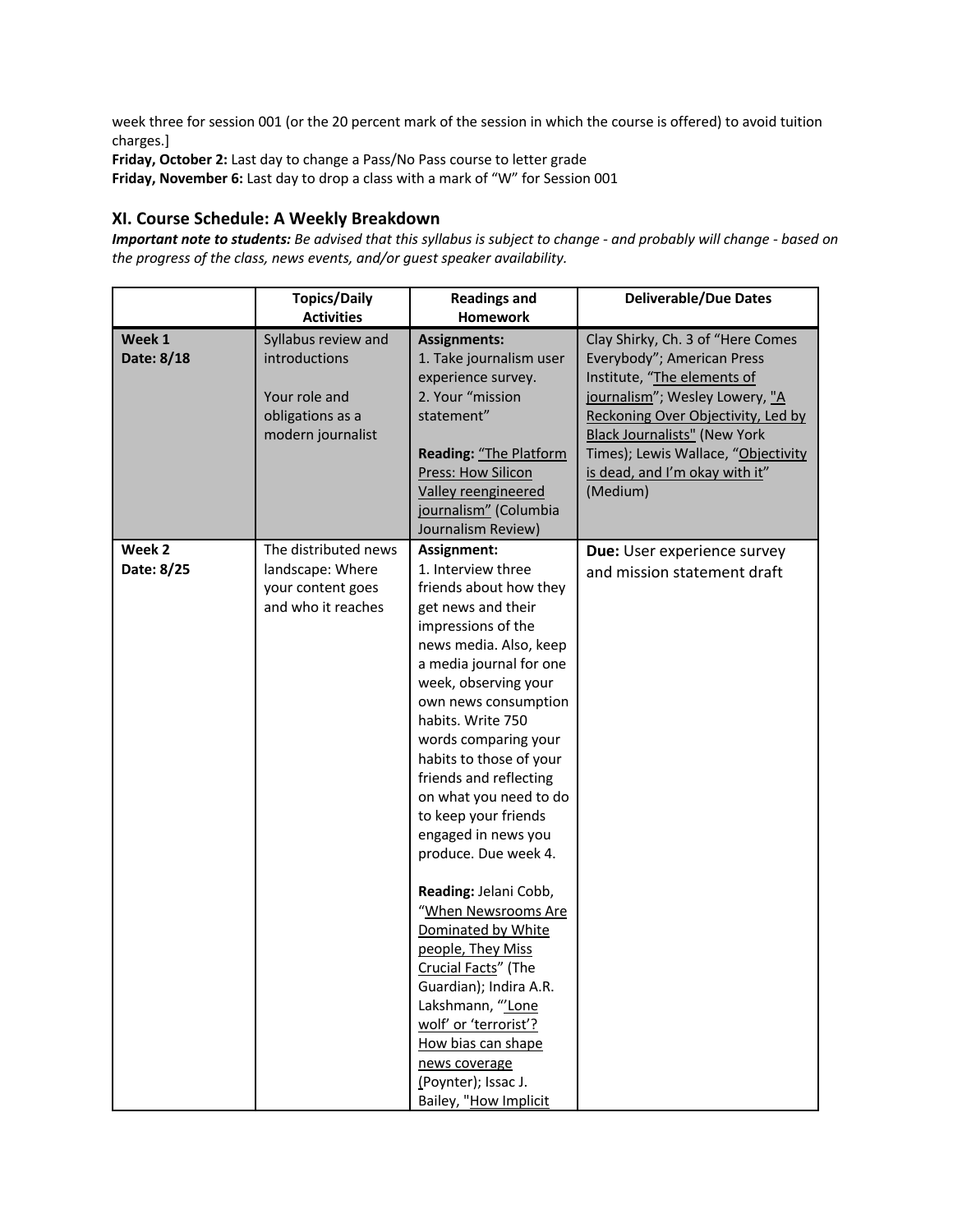|            |                        | <b>Bias Works in</b>                         |                                  |
|------------|------------------------|----------------------------------------------|----------------------------------|
|            |                        | Journalism" (Nieman                          |                                  |
| Week 3     | Who is your audience   | Reports)<br>Assignment:                      |                                  |
| Date: 9/1  | and how can you find   | 1. Prepare a                                 |                                  |
|            | and best serve them?   | story/series/beat pitch                      |                                  |
|            |                        | for your semester-long                       |                                  |
|            |                        | project. This means you                      |                                  |
|            |                        | need to demonstrate<br>established sources   |                                  |
|            |                        | and/or identify                              |                                  |
|            |                        | potential sources.                           |                                  |
|            |                        | You must also identify                       |                                  |
|            |                        | an audience for your                         |                                  |
|            |                        | project and explain why                      |                                  |
|            |                        | this audience will be<br>interested in your  |                                  |
|            |                        | reporting and how you                        |                                  |
|            |                        | plan to accurately                           |                                  |
|            |                        | inform them with your                        |                                  |
|            |                        | project.                                     |                                  |
|            |                        | Reading: Tom Huang,                          |                                  |
|            |                        | "6 questions journalists                     |                                  |
|            |                        | should be able to                            |                                  |
|            |                        | answer before pitching<br>a story" (Poynter) |                                  |
| Week 4     | Audience first:        | <b>Assignments:</b>                          | [Labor Day: Monday, September 7] |
| Date: 9/8  | Product thinking as it |                                              |                                  |
|            |                        | 1. Identify an                               |                                  |
|            | applies to journalism  | appropriate                                  | Due: Interview/media journal     |
|            |                        | platform/medium for                          | assignment                       |
|            |                        | your project. Does it fit                    |                                  |
|            |                        | the story and the<br>potential audience      | Project pitch                    |
|            |                        | you've identified?                           |                                  |
|            |                        | 2. Refine your mission                       |                                  |
|            |                        | statement so that you                        |                                  |
|            |                        | answer Facebook's 3                          |                                  |
|            |                        | product Qs about your                        |                                  |
|            |                        | project.<br>3. Begin reporting once          |                                  |
|            |                        | your project idea is                         |                                  |
|            |                        | approved.                                    |                                  |
|            |                        | 4. Look up upcoming                          |                                  |
|            |                        | guest speaker and read                       |                                  |
|            |                        | stories assigned in<br>class. Come prepared  |                                  |
|            |                        | with questions.                              |                                  |
| Week 5     | Building an audience   | <b>Assignments:</b>                          | Due: Platform pitch; refined     |
| Date: 9/15 | for reporting          | 1. Find a news<br>organization's project     | mission statement                |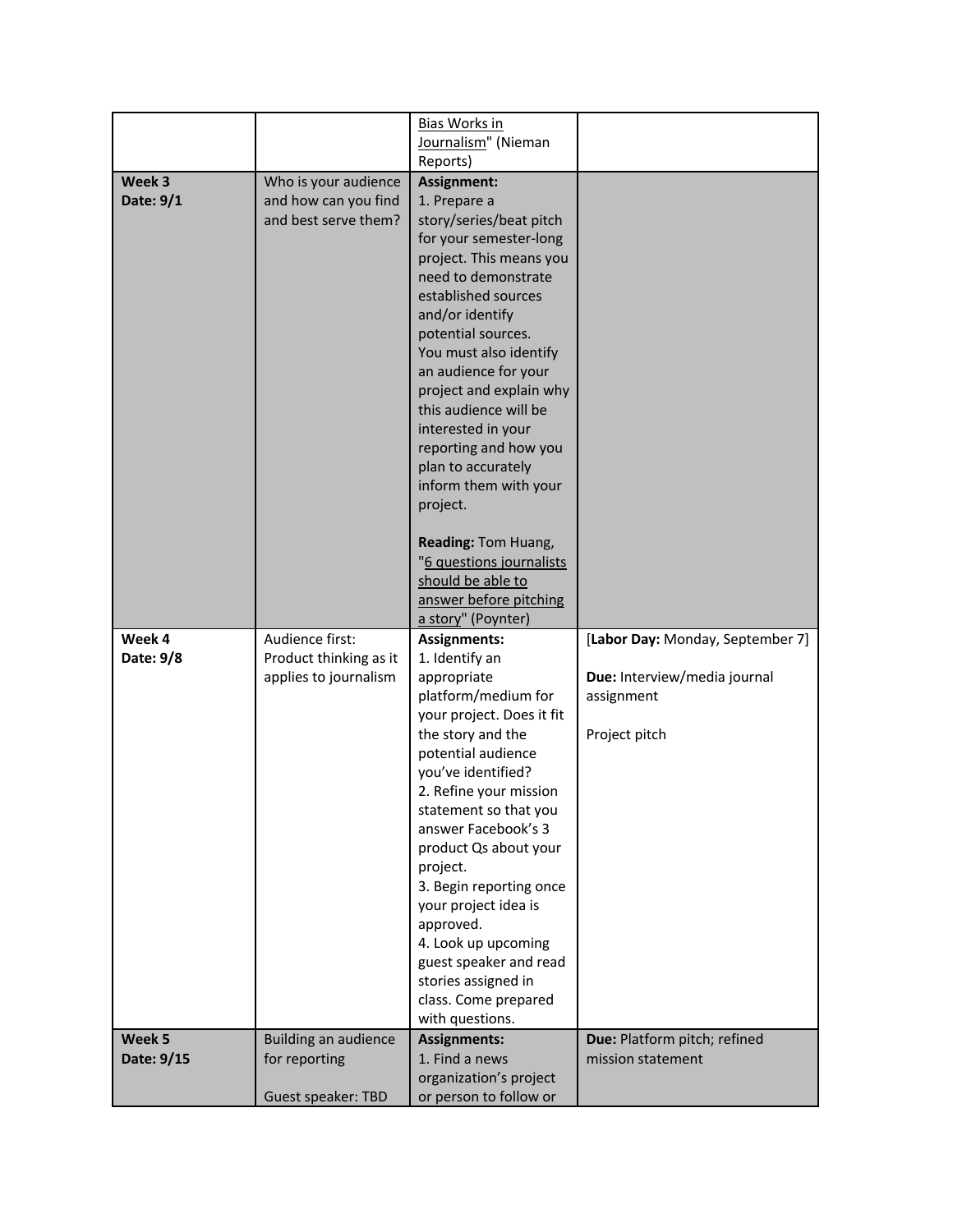| review (ideas will be<br>presented in class).<br>Come prepared to<br>discuss in class.<br>2. Continue reporting.<br>Reading: Kendra<br>Pierre-Louis, "It's time<br>to change the way the<br>media reports on<br>protests. Here are<br>some ideas." (Nieman<br>Lab); Laura E. Davis,<br>"The Word You Should<br>Think About When<br><b>Sending A Push</b><br>Notification"<br>(BuzzFeed); Laura E.<br>Davis, "Important To Us<br>Doesn't Have To Mean |
|------------------------------------------------------------------------------------------------------------------------------------------------------------------------------------------------------------------------------------------------------------------------------------------------------------------------------------------------------------------------------------------------------------------------------------------------------|
|                                                                                                                                                                                                                                                                                                                                                                                                                                                      |
|                                                                                                                                                                                                                                                                                                                                                                                                                                                      |
|                                                                                                                                                                                                                                                                                                                                                                                                                                                      |
|                                                                                                                                                                                                                                                                                                                                                                                                                                                      |
|                                                                                                                                                                                                                                                                                                                                                                                                                                                      |
|                                                                                                                                                                                                                                                                                                                                                                                                                                                      |
|                                                                                                                                                                                                                                                                                                                                                                                                                                                      |
|                                                                                                                                                                                                                                                                                                                                                                                                                                                      |
|                                                                                                                                                                                                                                                                                                                                                                                                                                                      |
|                                                                                                                                                                                                                                                                                                                                                                                                                                                      |
|                                                                                                                                                                                                                                                                                                                                                                                                                                                      |
|                                                                                                                                                                                                                                                                                                                                                                                                                                                      |
|                                                                                                                                                                                                                                                                                                                                                                                                                                                      |
|                                                                                                                                                                                                                                                                                                                                                                                                                                                      |
|                                                                                                                                                                                                                                                                                                                                                                                                                                                      |
|                                                                                                                                                                                                                                                                                                                                                                                                                                                      |
|                                                                                                                                                                                                                                                                                                                                                                                                                                                      |
|                                                                                                                                                                                                                                                                                                                                                                                                                                                      |
|                                                                                                                                                                                                                                                                                                                                                                                                                                                      |
| Important To You"                                                                                                                                                                                                                                                                                                                                                                                                                                    |
| (BuzzFeed)                                                                                                                                                                                                                                                                                                                                                                                                                                           |
| Reflect on the "value<br>Week 6<br><b>Assignments:</b><br>Due: Analysis of person or project                                                                                                                                                                                                                                                                                                                                                         |
| add" of what or who<br>1. Complete the first<br>you followed to discuss in class -<br>Date: 9/22                                                                                                                                                                                                                                                                                                                                                     |
| you followed<br>draft of the first<br>no written assignment to turn in                                                                                                                                                                                                                                                                                                                                                                               |
| iteration of your                                                                                                                                                                                                                                                                                                                                                                                                                                    |
| project. You should<br>Writing for a<br>journalism product:<br>make sure your writing,                                                                                                                                                                                                                                                                                                                                                               |
| "Your headline is a<br>etc., embodies the                                                                                                                                                                                                                                                                                                                                                                                                            |
| user experience"<br>principles discussed in                                                                                                                                                                                                                                                                                                                                                                                                          |
| class and the readings.                                                                                                                                                                                                                                                                                                                                                                                                                              |
| 2. Prepare your in-class                                                                                                                                                                                                                                                                                                                                                                                                                             |
| presentation about                                                                                                                                                                                                                                                                                                                                                                                                                                   |
| your project.                                                                                                                                                                                                                                                                                                                                                                                                                                        |
| Week 7<br>Project pitches<br>Due: First draft of the first iteration<br>Assignment:                                                                                                                                                                                                                                                                                                                                                                  |
| 1. Launch your project!<br>Date: 9/29<br>of your project; in-class project                                                                                                                                                                                                                                                                                                                                                                           |
| (Incorporate feedback<br>pitch (email link or slides ahead of                                                                                                                                                                                                                                                                                                                                                                                        |
| from your peers and<br>class)                                                                                                                                                                                                                                                                                                                                                                                                                        |
| professor.)                                                                                                                                                                                                                                                                                                                                                                                                                                          |
| Week 8<br>The business of<br><b>Assignments:</b><br>Due: Link(s) to your project                                                                                                                                                                                                                                                                                                                                                                     |
| Date: 10/6<br>freelancing<br>1. Progress report                                                                                                                                                                                                                                                                                                                                                                                                      |
| 2. Next story pitch                                                                                                                                                                                                                                                                                                                                                                                                                                  |
| Guest speaker TBD                                                                                                                                                                                                                                                                                                                                                                                                                                    |
| Reading: "How Vox                                                                                                                                                                                                                                                                                                                                                                                                                                    |
| uses Facebook Groups                                                                                                                                                                                                                                                                                                                                                                                                                                 |
| to build community"                                                                                                                                                                                                                                                                                                                                                                                                                                  |
| (Lenfest Institute);                                                                                                                                                                                                                                                                                                                                                                                                                                 |
| "Behind the Velvet                                                                                                                                                                                                                                                                                                                                                                                                                                   |
| Ropes of Facebook's<br>Private Groups" (New                                                                                                                                                                                                                                                                                                                                                                                                          |
| York Times)                                                                                                                                                                                                                                                                                                                                                                                                                                          |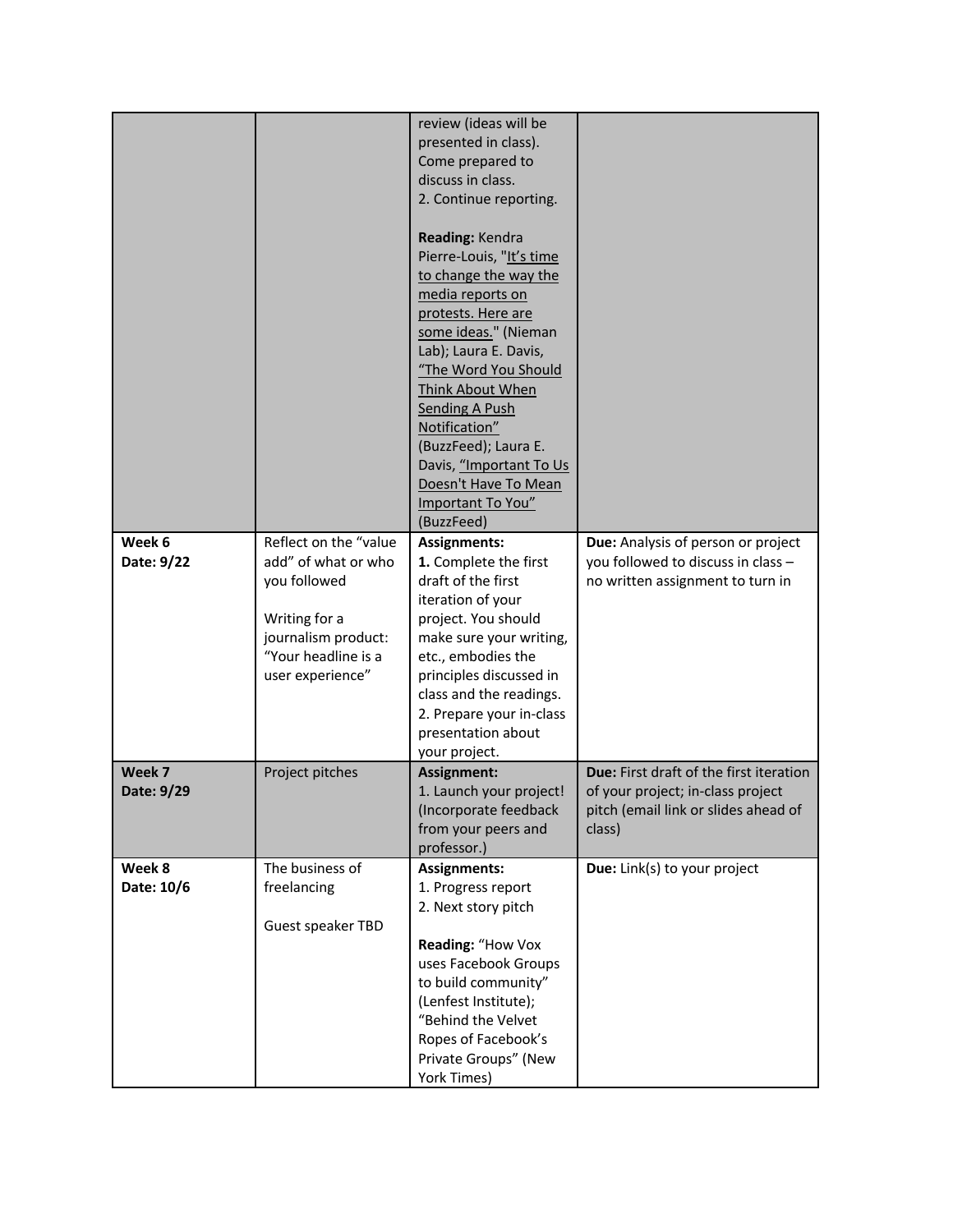| Week 9                                | Strategies for                                                                                     | <b>Assignments:</b>                                                                                                                                                                                                                                                                                                                                                                                                                                                                                                    | Due: Progress report/story pitch |
|---------------------------------------|----------------------------------------------------------------------------------------------------|------------------------------------------------------------------------------------------------------------------------------------------------------------------------------------------------------------------------------------------------------------------------------------------------------------------------------------------------------------------------------------------------------------------------------------------------------------------------------------------------------------------------|----------------------------------|
| Date: 10/13<br>Week 10<br>Date: 10/20 | engaging your<br>audience<br><b>Online communities</b><br>$+$ UGC<br>Social media<br>reporting and | 1. Join an online<br>community related to<br>your project and<br>engage (Ex ask a<br>question of your<br>audience.)<br>2. Continue<br>reporting/publishing.<br><b>Reading: ONA Social</b><br><b>Newsgathering Ethics</b><br>Code; Verification<br>Handbook, Chapter 1:<br>"When Emergency<br>News Breaks," Chapter<br>1.1: Case Study,<br>Chapter 2.1 Case Study;<br>Chapter 2 of the<br>Verification Handbook:<br>"Verification<br><b>Fundamentals: Rules to</b><br>Live By"<br>Assignment:<br>Continue reporting and | Due: Online community insights   |
|                                       | verification                                                                                       | publishing.                                                                                                                                                                                                                                                                                                                                                                                                                                                                                                            |                                  |
| Week 11<br>Date: 10/27                | CrowdTangle training                                                                               | Assignment:<br>1. Develop a pitch for<br>your final reflection.<br>2. Continue reporting<br>and publishing.                                                                                                                                                                                                                                                                                                                                                                                                            | Due: Reporting progress report   |
| Week 12<br>Date: 11/3                 | Individual meetings<br>with professor on<br>final project progress<br>Course evaluations           | <b>Assignments:</b><br>1. Start on a final<br>reflection report for<br>your project.<br>2. Continue<br>reporting/writing your<br>final story.<br>3. Start putting<br>together your final<br>presentation.<br>Reading: Peter Hamby,<br>"The News is Dying,<br>but Journalism Will<br>Not': How the Media<br>Can Prevent 2020 from<br>Becoming 2016"<br>(Vanity Fair)<br><b>Assignments:</b>                                                                                                                             | Due: Final reflection pitch      |
| Week 13                               |                                                                                                    |                                                                                                                                                                                                                                                                                                                                                                                                                                                                                                                        |                                  |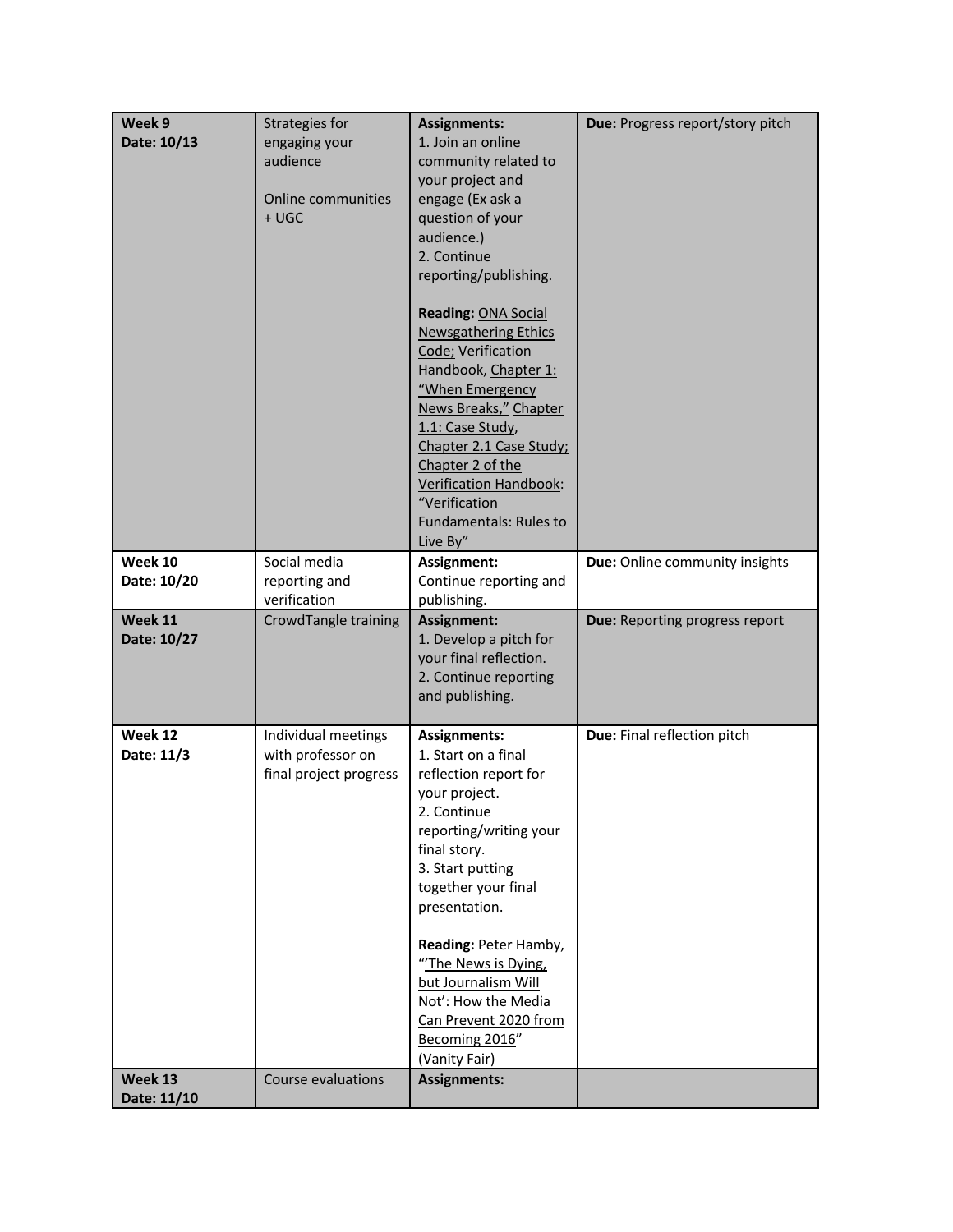|                                                      | Looking ahead: How<br>you can adapt along<br>with the media<br>landscape | 1. Publish the last<br>edition of your project.<br>2. Gather all links from<br>your project into one<br>document.<br>3. Complete your<br>reflection.<br>4. Complete your final<br>presentation. |                                                                                                                |
|------------------------------------------------------|--------------------------------------------------------------------------|-------------------------------------------------------------------------------------------------------------------------------------------------------------------------------------------------|----------------------------------------------------------------------------------------------------------------|
| <b>FINAL EXAM</b><br>Date: 11/18, 4:30-<br>6:30 p.m. | Final presentations                                                      |                                                                                                                                                                                                 | Due: Final story, links to all parts of<br>your semester-long project, final<br>reflection, final presentation |

## **XII. Policies and Procedures**

## **Communication**

We will communicate with you on email and Slack. If you will be absent from class, please communicate with us on one of those platforms. If you email me questions about class or assignments or to book an office hours appointment, you can expect an answer from me during regular business hours. If you have a question about an assignment, do not depend on a quick response when deadline is approaching.

## **Internships**

The value of professional internships as part of the overall educational experience of our students has long been recognized by the School of Journalism. Accordingly, while internships are not required for successful completion of this course, any student enrolled in this course that undertakes and completes an approved, non-paid internship during this semester shall earn academic extra credit herein of an amount equal to 1 percent of the total available semester points for this course. To receive instructor approval, a student must request an internship letter from the Annenberg Career Development Office and bring it to the instructor to sign by the end of the third week of classes. The student must submit the signed letter to the media organization, along with the evaluation form provided by the Career Development Office. The form should be filled out by the intern supervisor and returned to the instructor at the end of the semester. No credit will be given if an evaluation form is not turned into the instructor by the last day of class. Note: The internship must by unpaid and can only be applied to one journalism or public relations class.

## **Statement on Academic Conduct and Support Systems**

## **a. Academic Conduct**

## *Plagiarism*

Plagiarism – presenting someone else's ideas as your own, either verbatim or recast in your own words – is a serious academic offense with serious consequences. Please familiarize yourself with the discussion of plagiarism in *SCampus* in Part B, Section 11, "Behavior Violating University Standards" policy.usc.edu/scampus-part-b. Other forms of academic dishonesty are equally unacceptable. See additional information in *SCampus* and university policies on scientific misconduct, policy.usc.edu/scientific-misconduct.

#### *USC School of Journalism Policy on Academic Integrity*

The following is the USC Annenberg School of Journalism's policy on academic integrity and repeated in the syllabus for every course in the school:

"Since its founding, the USC School of Journalism has maintained a commitment to the highest standards of ethical conduct and academic excellence. Any student found plagiarizing, fabricating, cheating on examinations, and/or purchasing papers or other assignments faces sanctions ranging from an 'F' on the assignment to dismissal from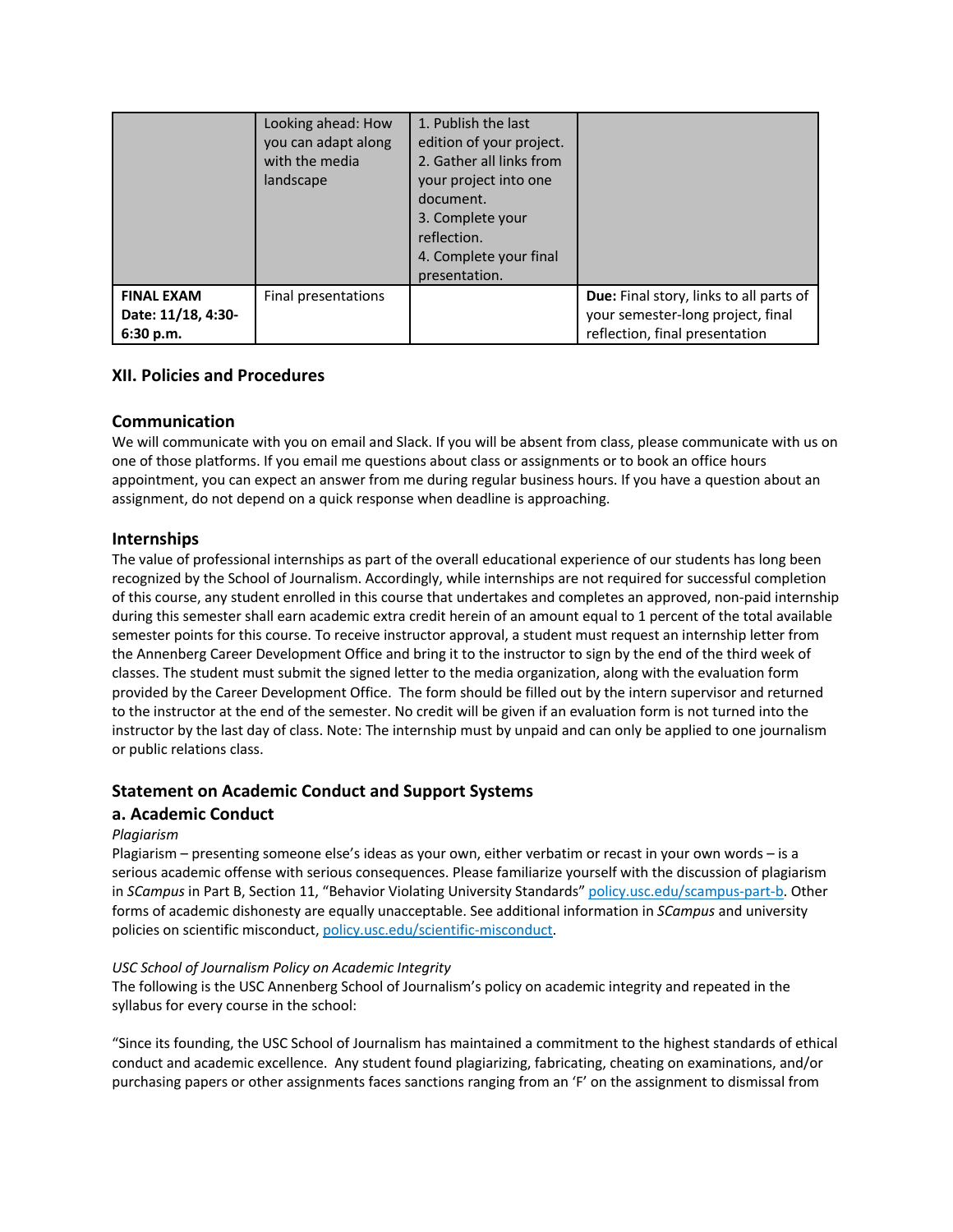the School of Journalism. All academic integrity violations will be reported to the office of Student Judicial Affairs & Community Standards (SJACS), as per university policy, as well as journalism school administrators."

In addition, it is assumed that the work you submit for this course is work you have produced entirely by yourself, and has not been previously produced by you for submission in another course or Learning Lab, without approval of the instructor.

#### **b. Support Systems**

*Counseling and Mental Health - (213) 740-9355 – 24/7 on call* studenthealth.usc.edu/counseling

Free and confidential mental health treatment for students, including short-term psychotherapy, group counseling, stress fitness workshops, and crisis intervention.

*National Suicide Prevention Lifeline - 1 (800) 273-8255 – 24/7 on call* suicidepreventionlifeline.org

Free and confidential emotional support to people in suicidal crisis or emotional distress 24 hours a day, 7 days a week.

*Relationship and Sexual Violence Prevention and Services (RSVP) - (213) 740-9355(WELL), press "0" after hours – 24/7 on call*

studenthealth.usc.edu/sexual-assault

Free and confidential therapy services, workshops, and training for situations related to gender-based harm.

#### *Office of Equity and Diversity (OED)- (213) 740-5086 | Title IX – (213) 821-8298* equity.usc.edu, titleix.usc.edu

Information about how to get help or help someone affected by harassment or discrimination, rights of protected classes, reporting options, and additional resources for students, faculty, staff, visitors, and applicants. The university prohibits discrimination or harassment based on the following *protected characteristics*: race, color, national origin, ancestry, religion, sex, gender, gender identity, gender expression, sexual orientation, age, physical disability, medical condition, mental disability, marital status, pregnancy, veteran status, genetic information, and any other characteristic which may be specified in applicable laws and governmental regulations. The university also prohibits sexual assault, non-consensual sexual contact, sexual misconduct, intimate partner violence, stalking, malicious dissuasion, retaliation, and violation of interim measures.

*Reporting Incidents of Bias or Harassment - (213) 740-5086 or (213) 821-8298* usc-advocate.symplicity.com/care\_report

Avenue to report incidents of bias, hate crimes, and microaggressions to the Office of Equity and Diversity |Title IX for appropriate investigation, supportive measures, and response.

## *The Office of Disability Services and Programs - (213) 740-0776*

#### dsp.usc.edu

Support and accommodations for students with disabilities. Services include assistance in providing readers/notetakers/interpreters, special accommodations for test taking needs, assistance with architectural barriers, assistive technology, and support for individual needs.

*USC Support and Advocacy - (213) 821-4710*

#### uscsa.usc.edu

Assists students and families in resolving complex personal, financial, and academic issues adversely affecting their success as a student.

*Diversity at USC - (213) 740-2101* diversity.usc.edu